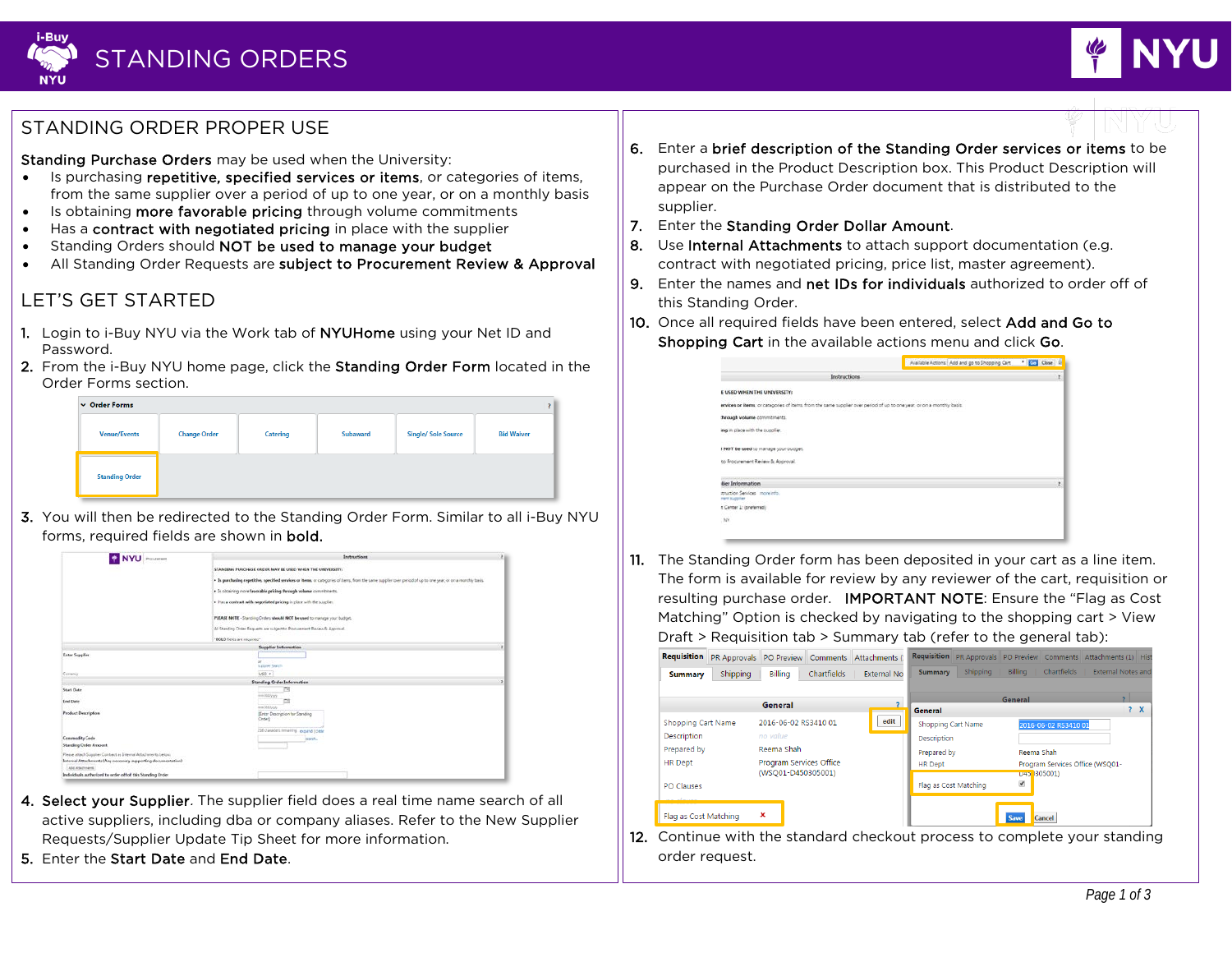



## CHECKOUT PROCESS

- 1. For your first checkout, you will be prompted to add a shipping address to your profile. Click Want to use a different address? Click here to add addresses to your profile, then click Select Address for Profile, and search the directory using the building name or street number.
- 2. Add Floor and Room, and click Save to save this address as your default preferred address (you can change the address as needed).



- 3. Go back to the checkout screen by clicking the cart icon at the top right, and then click Checkout.
- 4. The Expected Delivery Date field allows you to enter a target delivery date.
- 5. Billing Information is defaulted to NYU Accounts Payable.
- 6. Click Edit to enter Chartfield Values: Fund, Department, Program, Project, Budget Year. If unknown, click Select to pick from a list of all NYU Chartfield values. When the requisition is submitted, the chartfield values you provided will be validated against FAME.

| Business Unit |                     | Fund |                                 | Department |                            | Program |         | Project |              | Budget Year |                     |
|---------------|---------------------|------|---------------------------------|------------|----------------------------|---------|---------|---------|--------------|-------------|---------------------|
| woget         | Select <sup>*</sup> |      | $f$ elect $\blacktriangleright$ |            | Select <sup>*</sup><br>--- |         | felen." |         | Select.<br>۰ | 2015        | Select <sup>w</sup> |

\*see i-Buy09 – Splitting a Chartfield for split distributions\*

7. In the notes section, use **Internal Information** to send specific notes to future reviewers (Department Approvers, Procurement, Accounts Payable).

7.

8. Use **External Information** to send notes to the Supplier as part of the purchase order. After adding any notes, Save Changes, and click Next to proceed to the final step.

| View My Shopping<br>Shipping C Billing C Chartfields C Notes C Order Review<br>'n<br>Cart | Next   |
|-------------------------------------------------------------------------------------------|--------|
| Looks good!<br>Proceed to Order Review to review and complete your order.                 |        |
| <b>Internal Information</b>                                                               | ٠      |
| Internal Note<br><b>ENTERNA</b>                                                           |        |
| Edit                                                                                      |        |
| <b>External Information</b>                                                               | ,      |
| Note to all Suppliers<br><b>Enda versite</b>                                              |        |
| Ealt.                                                                                     |        |
| Go To Advanced Checkout                                                                   | Next > |

9. Review your order for any missing steps, then select Place Order. You will see a confirmation screen that provides a requisition number.

| <b>Requisition Submitted</b>                                                                      | <b>Requisition Summary</b>               |                                   |
|---------------------------------------------------------------------------------------------------|------------------------------------------|-----------------------------------|
| Next Steps<br>You can view or print this at: Requisition 1508127, or via the Document Search page | Requisition number                       | 1503127 Quick View                |
| * View Approval Status<br>· Search for another item                                               | Requisition status<br>Shopping Cart name | Pending<br>2016-02-08 mgleason 01 |
| - View order history                                                                              | Requisition date                         | 2/8/2016                          |
| . Check the status of an order<br>. Return to your home page                                      | Requisition total                        | 750.00 USD                        |
| · Create new draft cirt                                                                           | Number of line items                     | $-1$                              |